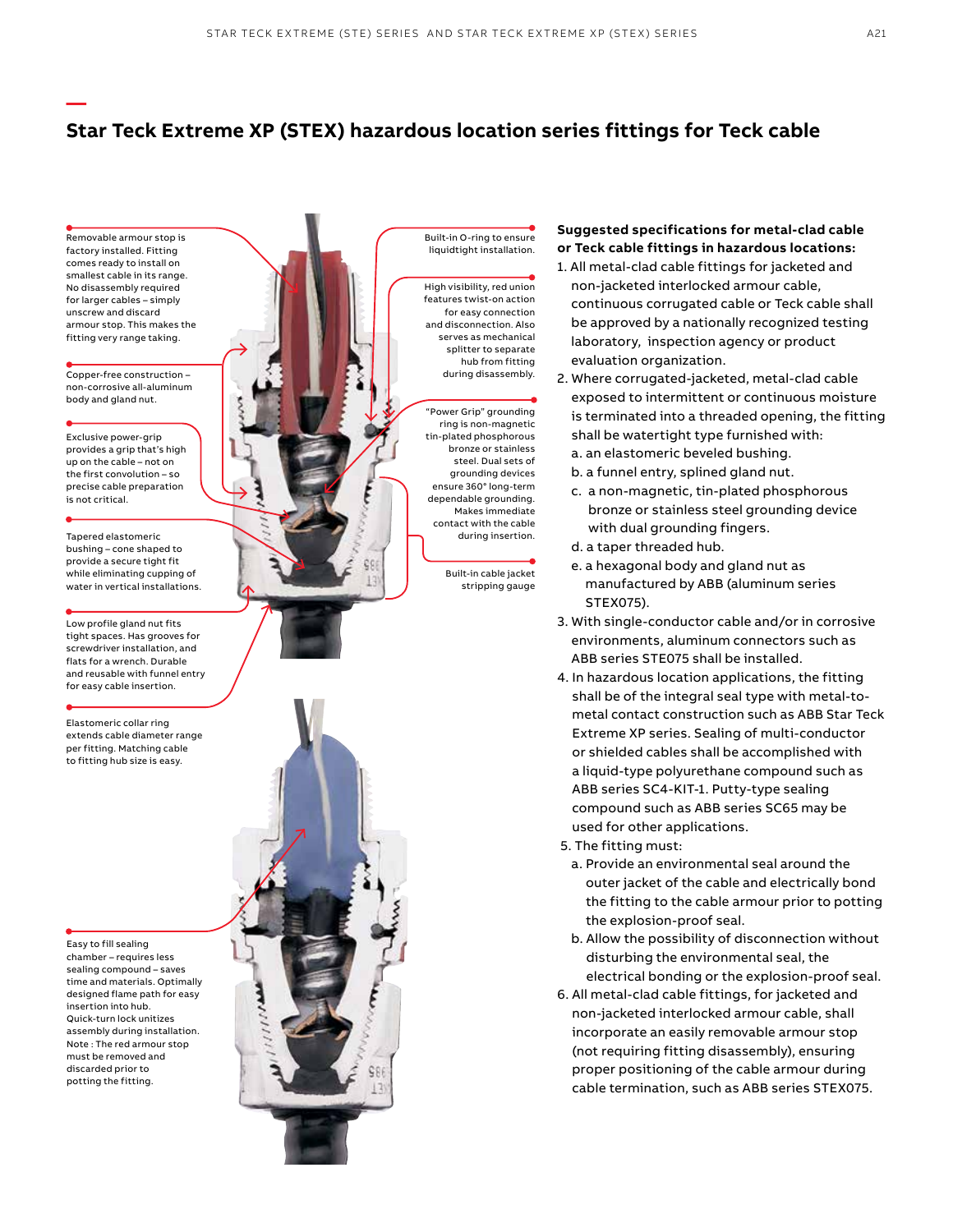— 01 Prepare cable

— 02 Install StarTeck Extreme XP on cable —

03 Tighten gland nut —

04 Remove armour stop — 05 Pot cable using

liquid or putty —

06 Insert hub on enclosure

— 07 Insert cable and tighten red union

— 08 Clean, professional cable terminations on the broadest range of Teck cable diameters.















— 06

04

—

## **Warning:**

Always ensure that the system is de-energized before performing any installation.

**—**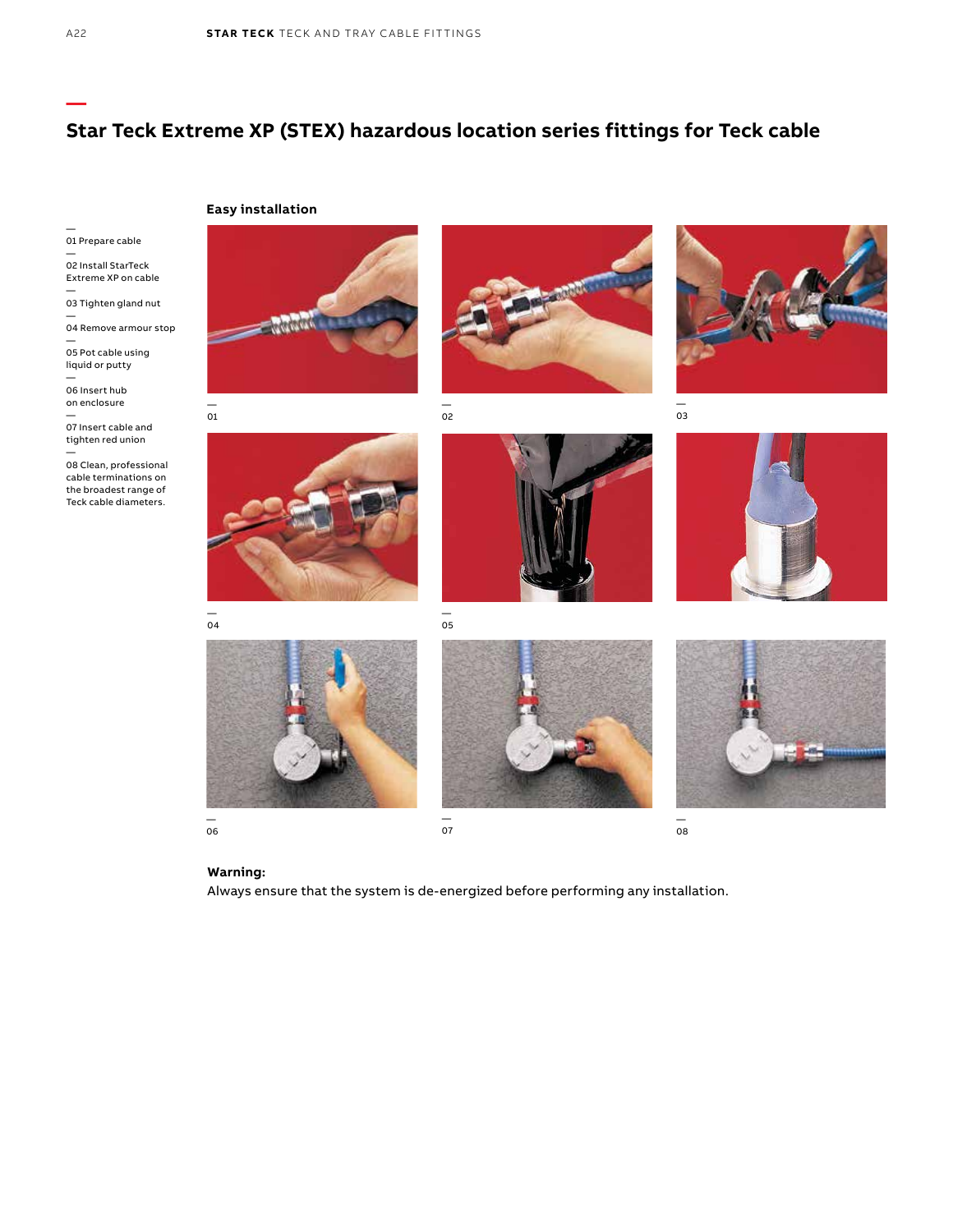

**—**

| Cat. no.       |                |                            |       |                            | A1 Throat<br>dia min. | A2 throat<br>dia. min. | Compound<br>C req'd (approx.) |              |                     |                           |
|----------------|----------------|----------------------------|-------|----------------------------|-----------------------|------------------------|-------------------------------|--------------|---------------------|---------------------------|
|                | Hub<br>size    | Range over<br>jacket (in.) |       | Range over<br>armour (in.) |                       | (in. w)<br>armour      | (in.) w/o<br>armour           | B*<br>length | Max.<br><b>O.D.</b> | SC65/SC4-<br>KIT-1 liquid |
|                | (in.)          | Min.                       | Max.  | Min.                       | Max.                  | stop                   | stop                          | (in.)        | (in.)               | (cc)                      |
| STX050-462     | $\frac{1}{2}$  | 0.525                      | 0.650 | 0.415                      | 0.570                 | $-***$                 | 0.400                         | 2.500        | 1.630               | 5                         |
| STX050-464     | $\frac{1}{2}$  | 0.600                      | 0.760 | 0.490                      | 0.680                 | $-***$                 | 0.480                         | 2.530        | 1.630               | 5                         |
| STEX075        | $\frac{3}{4}$  | 0.600                      | 0.985 | 0.520                      | 0.895                 | 0.500                  | 0.670                         | 3.400        | 1.820               | 8                         |
| <b>STEX100</b> | 1              | 0.860                      | 1.205 | 0.780                      | 1.125                 | 0.645                  | 0.825                         | 3.580        | 2.300               | 16                        |
| <b>STEX125</b> | $1\frac{1}{4}$ | 0.950                      | 1.375 | 0.870                      | 1.295                 | 0.829                  | 1.076                         | 3.920        | 2.510               | 23                        |
| <b>STEX150</b> | $1\frac{1}{2}$ | 1.150                      | 1.625 | 0.990                      | 1.465                 | 0.953                  | 1.280                         | 5.020        | 3.260               | 43                        |
| <b>STEX200</b> | 2              | 1.440                      | 1.965 | 1.280                      | 1.805                 | 1.245                  | 1.565                         | 5.120        | 3.620               | 72                        |
| <b>STEX250</b> | $2\frac{1}{2}$ | 1.825                      | 2.375 | 1.665                      | 2.215                 | 1.630                  | 2.000                         | 5.170        | 4.580               | 147                       |
| <b>STEX300</b> | 3              | 2.265                      | 2.840 | 2.105                      | 2.680                 | 2.066                  | 2.495                         | 6.610        | 5.100               | 286                       |
| STEX350        | $3\frac{1}{2}$ | 2.670                      | 3.270 | 2.545                      | 3.145                 | 2.522                  | 2.895                         | 7.380        | 5.790               | 366                       |
| <b>STEX400</b> | 4              | 3.220                      | 3.870 | 3.090                      | 3.640                 | 3.060                  | 3.520                         | 7.650        | 6.190               | 614                       |

#### — **Star Teck Extreme**

fittings are designed to accommodate a broad range of cables and each hub range overlaps the adjacent hub range, thereby minimizing the possibility of mismatched cables and fittings in the field. They are available in hub sizes from 1 ⁄2 to 4 inches, and will handle outer jacket diameters from 0.525 to 3.870 inches.

\* Approximate dimension before installation. Note - Sealing compound not included. Order separately.

### **Materials**

- Aluminum: The above listed catalogue numbers relate to aluminum fittings.
- Steel: To order a steel fitting, add the suffix "S" to the catalogue number (example STEX050S).
- Minimum quantities may apply (consult your regional sales office).

## **Certifications**

- Type HLA. CSA Certified Class I, Divisions 1 and 2, Groups A, B, C and D; Class II, Divisions 1 and 2; Groups E, F and G; Class III, SL (integral seal); hub sizes 1 ⁄2 through 21 ⁄2 inches - enclosure type 6P; hub sizes 3, 31 ⁄2 and 4 inches - enclosure type 4. Complies with IEC requirements for Class I, Zones 1 and 2, Groups IIC, IIB and IIA.
- UL Listed for ½ through 2 inch hub sizes when used with putty or liquid type compound: Class 1, Division 2, Groups A, B, C and D; Class II, Divisions 1 and 2, Groups F and G; Class III and enclosure type 6P.
- UL Listed for 31 ⁄2 and 4 when used with putty or liquid type compound: Class 1, Divisions 1 and 2, Groups B, C and D; Class II, Division 2, Groups F and G; Class III and enclosure type 4.

#### C Collar ring Bushing **Contract of the Contract of Contract Or** (elastomer) (elastomer) Grounding ring (3 ⁄4 to 1 in.-tin plated phosphorous bronze; 11 ⁄4 in. to 4 in. stainless steel) Union (red anodized aluminum) Glandnut (aluminum) Body (aluminum) O-ring (elastomer) Hub (aluminum) Sealing chamber (aluminum) Removable armour stop (polypropylene: 1 ⁄2 in.–2 in.)  $\overline{A1}$  (aluminum: 2½ in.–4 in.) B  $-42$